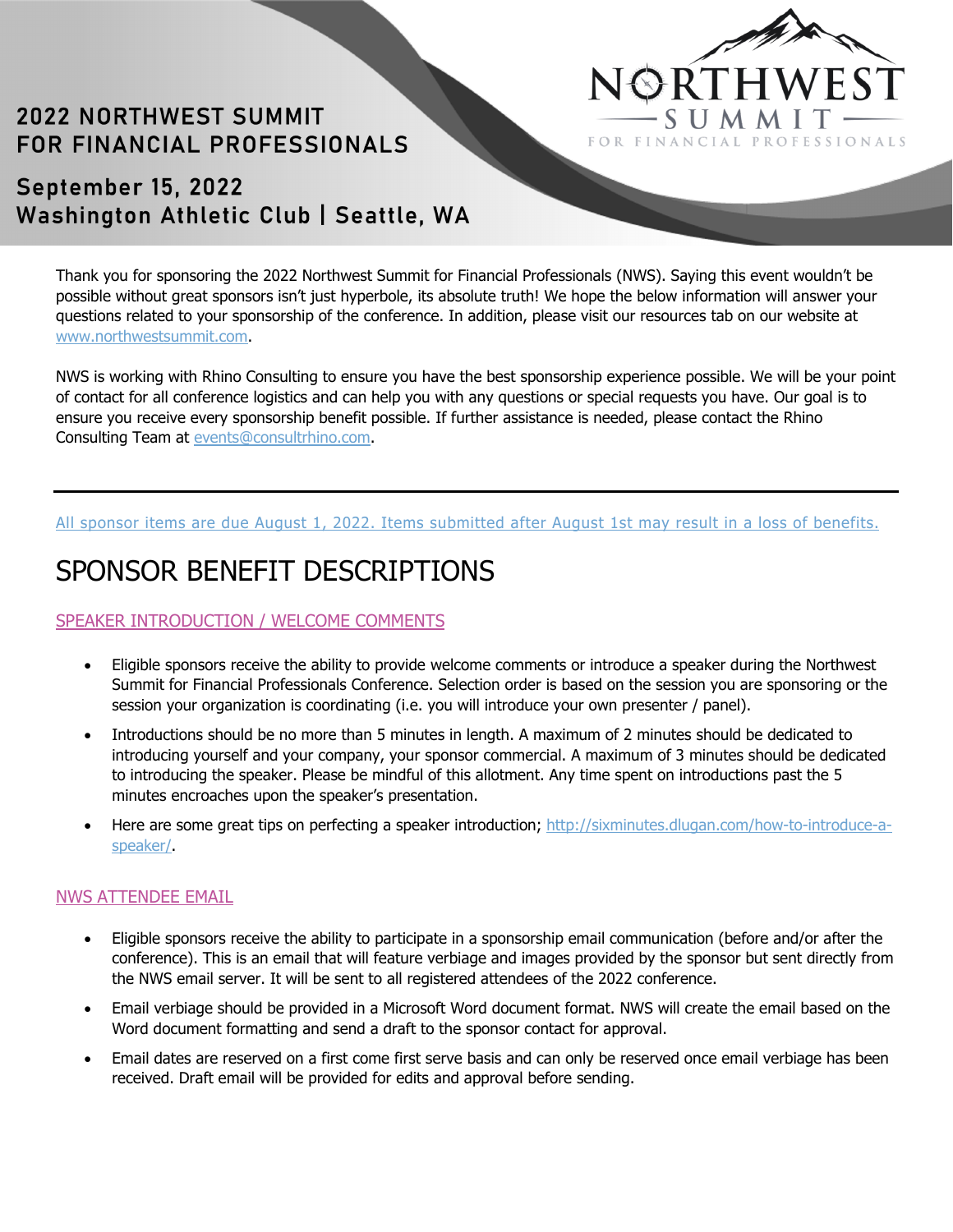#### NWS ATTENDEE LIST

- Eligible sponsors will receive the conference attendee list 1 week prior to the conference (week of September 5, 2022) and 48 business hours after the conference concludes (September 19, 2022).
- NWS will send the list in excel format to one individual. NWS requests that a sponsor coordinate distribution of the list to all internal recipients as needed.
- The list will contain the name, title, company, and mailing address of all registered attendees. (Information provided when available.)
- To reduce excessive outreach to conference attendees prior to the conference, the pre-conference list will not include email addresses. We encourage sponsors to reach out to attendees via LinkedIn, etc. to directly contact conference individuals prior to the event. For eligible sponsors, the post-conference attendee list will contain email information.

#### CONFERENCE ATTENDEES

- As a sponsor you are eligible for complementary conference attendee(s).
	- $\circ$  Speaker Role = 1 complementary conference attendees
	- $\circ$  Exhibitor = 1 complementary conference attendee
- NWS will register these attendees on your behalf to ensure they are not charged for registration. They will receive all access and benefits as if they were a fully paid registrant. The following information is needed to process registration:
	- o Name
	- o Title
	- o Company
	- o Designation (if applicable)
	- o Email
	- o Mailing Address
	- o Phone
- Once conference registration is completed, the individual will receive a confirmation email.
- The complementary conference attendee MUST log back into the registration system and modify their agenda to register for individual educational sessions, networking events and meals. To modify an attendee's agenda, visit <https://cvent.me/zaBeoz> and select the magenta "Already registered?" link in the top left-hand corner of the screen. You will need the email address and confirmation number to access the attendee's registration profile.

#### ELECTRONIC BANNER DISPLAY

- Eligible sponsors receive the ability to provide an electronic banner display / advertisement. This is a rotating presentation that is played during all breaks, meals, and transition periods of the conference.
- Document provided should be a single slide widescreen format (16:9) PowerPoint document.
- Examples of past electronic banners can be found on the resources page of our conference website www.northwestsummit.com.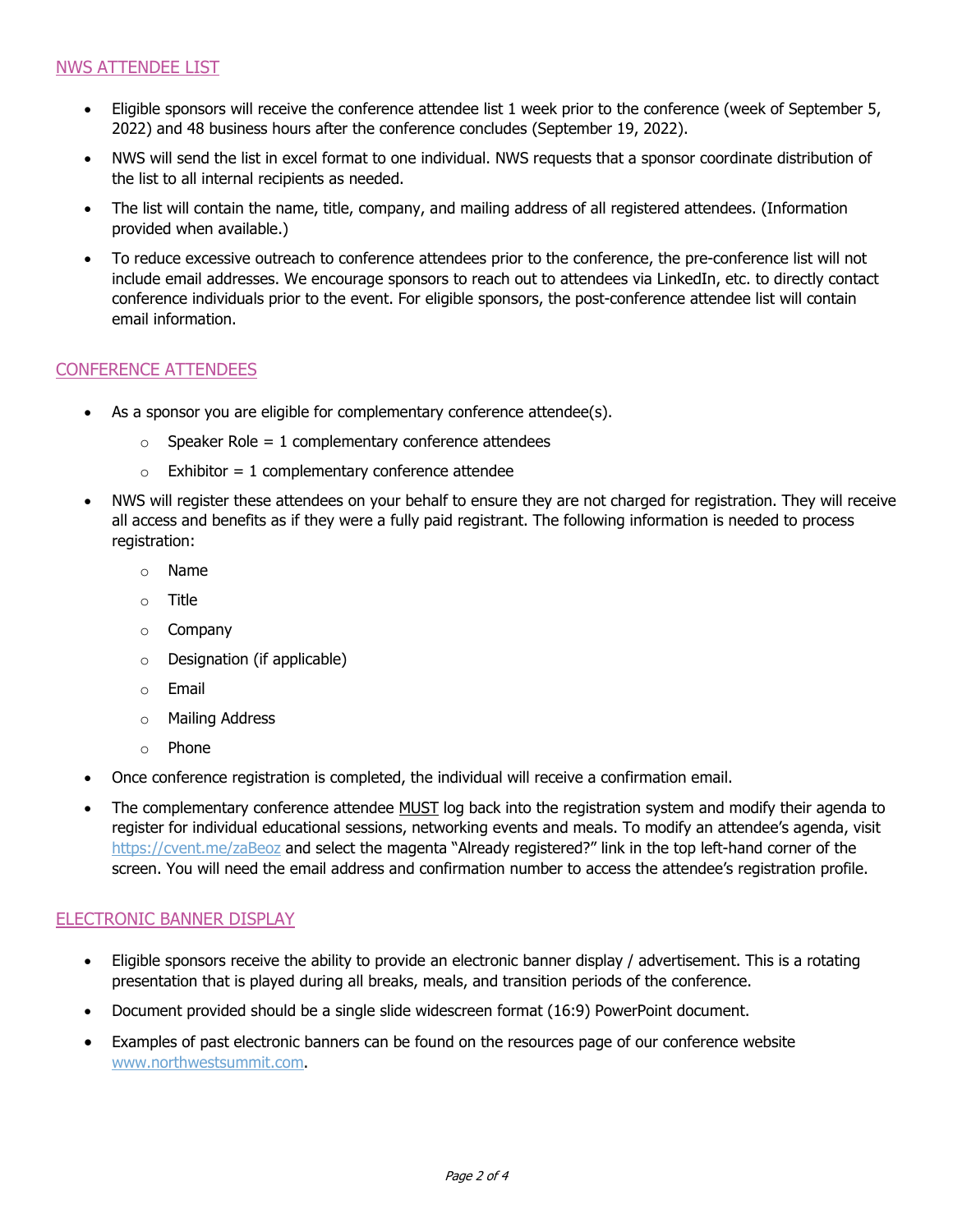- Based on your sponsorship level, organizations receive recognition on the Northwest Summit website.
- Based on eligibility, sponsors will receive placement of verbiage, contact information, hyperlink, and/or logo on our conference website.
- Website verbiage is solely determined by the sponsor and maximum word lengths cannot be exceeded. Your sponsor welcome email will list the items needed specific to your sponsor level. You can also reference the NWS Sponsor Opportunities and Benefits Guide located on our website to see a list of benefits by sponsor level.

## PROGRAM ADVERTISEMENT

- The conference printed program will feature sponsorship advertisements. These are similar in style to advertisements you would see in a magazine.
- These are full color design with no bleeds. Files should be delivered as a 300 dpi JPEG.
- Advertisements are sized by sponsor level unless an increased advertisement has been purchased.
	- $\circ$  Speaker Role = 8.5 inches wide x 5.5 inches tall
	- $\circ$  Exhibitor = 4.25 inches wide x 5.5 inches tall

#### COMPANY RECOGNITION

- It is important to NWS that we refer to your company within your organizations branding guidelines. Please provide the following specifics for your company.
	- $\circ$  Company name as you would like it to be read from the podium
	- $\circ$  Company name as you would like it printed in conference materials
	- $\circ$  Company #hashtag# used in social media posts
	- o Company logo in JPEG and EPS format

#### SPONSOR DIRECTORY

- NWS prints a sponsor directory which includes sponsor contact information for all attendees to reference.
- Space in the directory is limited to 7 lines, 30 characters per line (spaces are included as a character).
- Information is limited to the directory field types (i.e. you cannot omit an address, but print a tagline instead, you can omit information and print two names or two phones in place of the lines omitted.)
- Please provide the information below exactly as it should be listed in the directory. Sponsors may omit any information you would not like printed.
	- 1. Company
	- 2. Name
	- 3. Address
	- 4. City, State Zip
	- 5. Phone
	- 6. Email
	- 7. Website